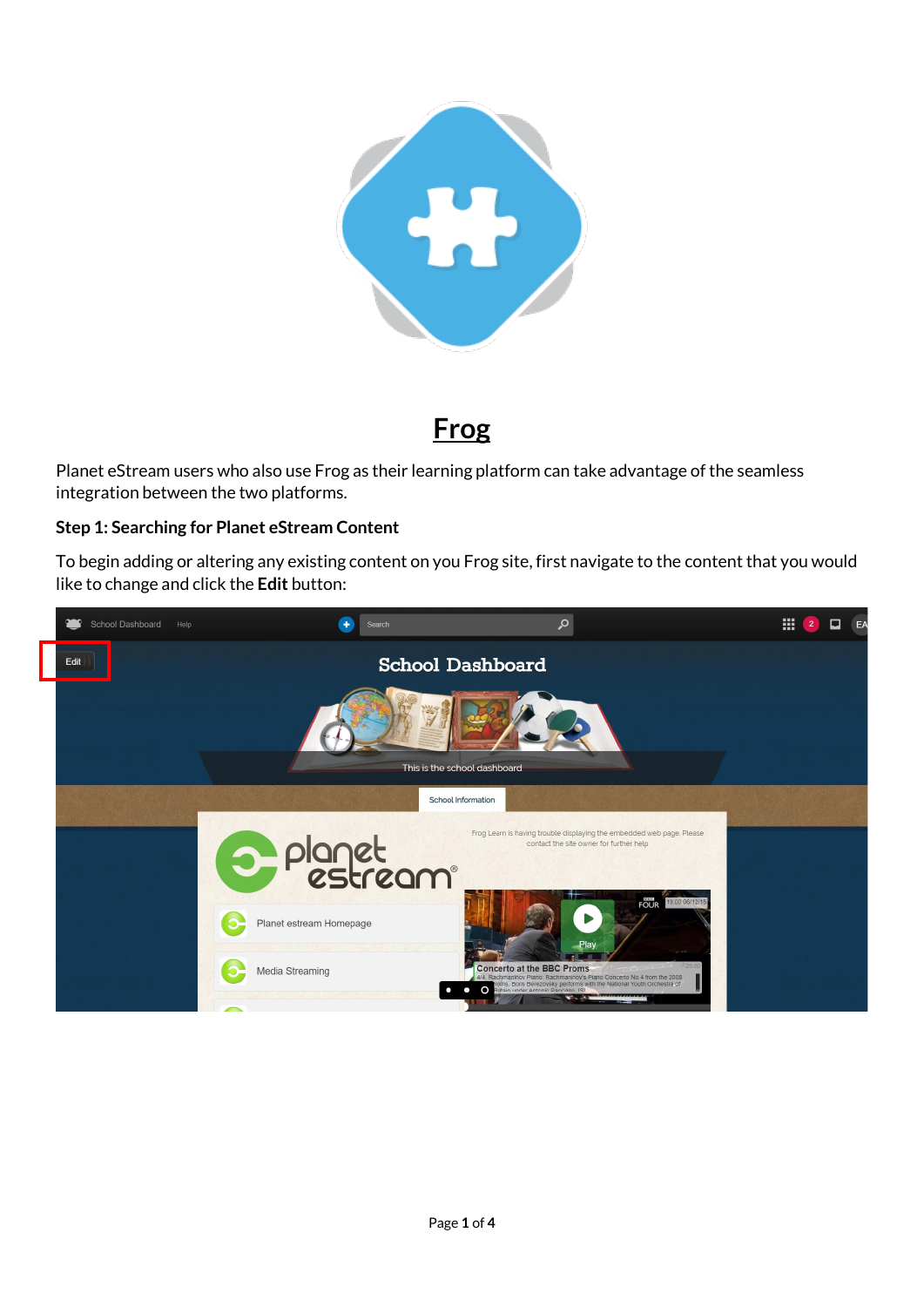With the edit tab now opened, you can select the item that you want to edit. For this example, I will select the video on the page.



With the specified item selected, click on the Frog discover icon to begin searching for content.

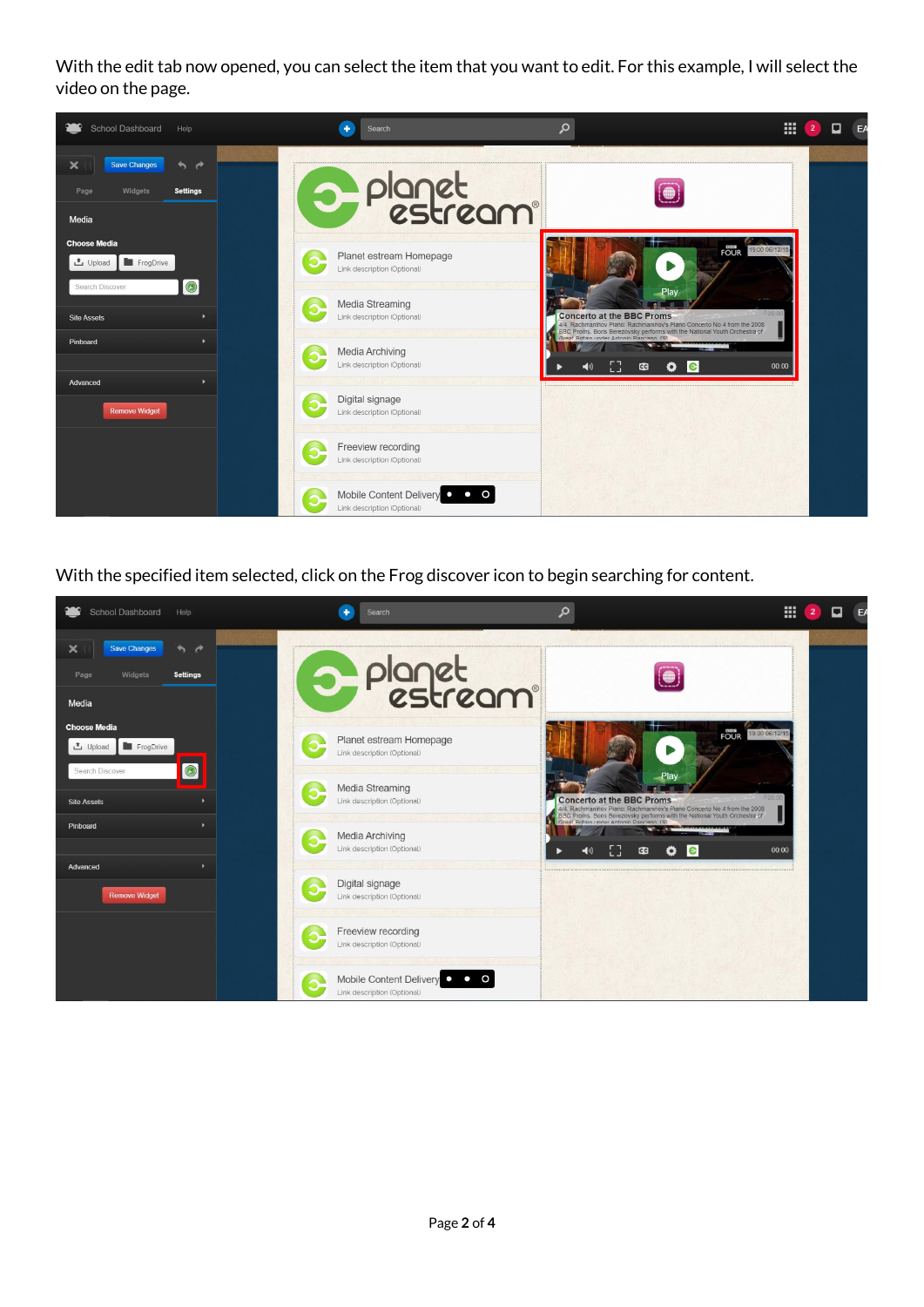With the discover page now open, you can begin searching for content using the search bar. For example, if you wish to search for any BBC content, type BBC into the search bar and you will be presented with various content items relating to BBC from across multiple website sources including your Planet eStream site.

n. n.  $-13$ bbc Everything  $\sqrt{\ }$ scover **Images** Pinboard onat Everything BBC **BBG**<br>JEWS  $B|B|C$  $B \mid B \mid C$ **SPORT** Images  $\overline{\mathbf{S}}$  $\overline{\mathbf{R}}$  $\overline{\mathbf{R}}$  $\overline{\mathbf{Q}}$ श् Q. Videos ρx ρx ρ× ρx ρx  $\overline{\mathsf{p}}$ **Videos** Vau<br>Tube You<br>Tubs You<br>Tube You<br>Tubo You<br>Tube **You**<br>Tubs **You**<br>Tubs  $\frac{V_{\rm{O}}(t)}{V_{\rm{O}}(t)}$ 

You can select the Videos option to filter to Planet eStream results.

Once you have located the item you want to add, hover over it and select Use.